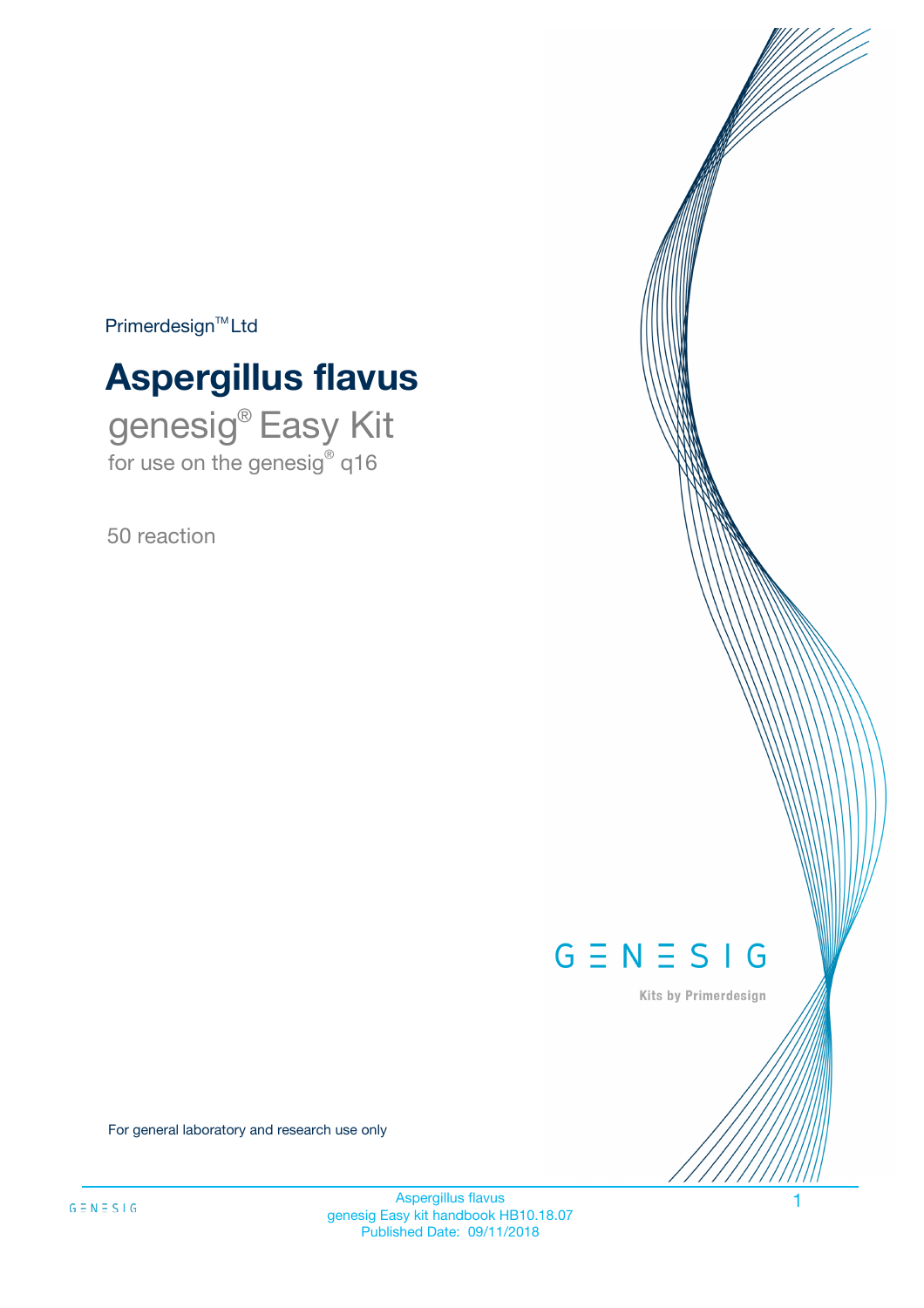# genesig® Easy: at a glance guide

#### **For each DNA test**

| Component              | <b>Volume</b> | Lab-in-a-box pipette |  |
|------------------------|---------------|----------------------|--|
| A.flavus reaction mix  | 10 µl         |                      |  |
| <b>Your DNA sample</b> | $10 \mu$      |                      |  |

#### **For each positive control**

| Component                 | Volume          | Lab-in-a-box pipette |  |
|---------------------------|-----------------|----------------------|--|
| A.flavus reaction mix     | $10 \mu$        |                      |  |
| Positive control template | 10 <sub>µ</sub> |                      |  |

#### **For each negative control**

| Component             | Volume          | Lab-in-a-box pipette |  |
|-----------------------|-----------------|----------------------|--|
| A.flavus reaction mix | 10 <sub>µ</sub> |                      |  |
| <b>Water</b>          | 10 <sub>µ</sub> |                      |  |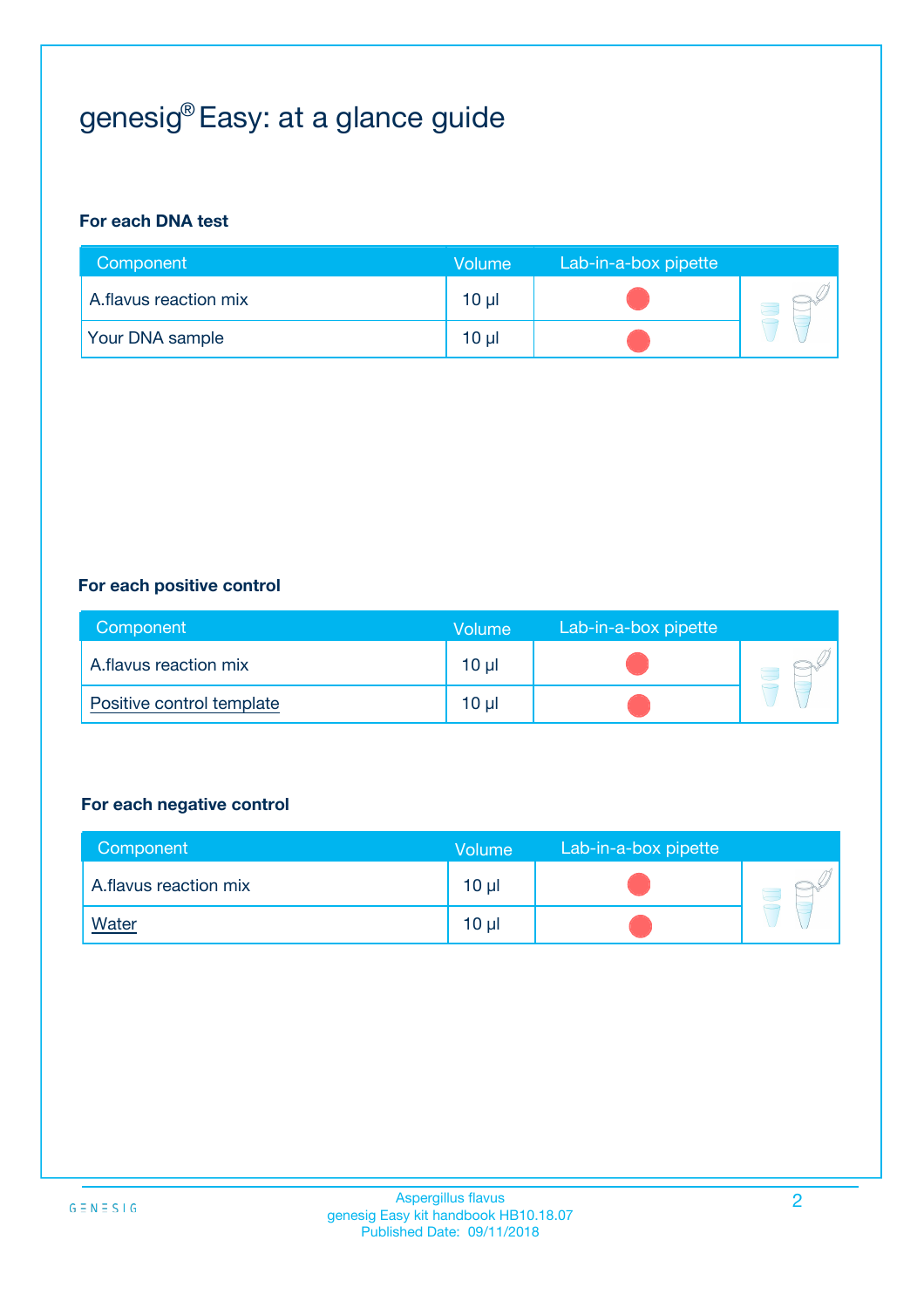# Kit Contents



### Reagents and equipment to be supplied by the user

#### **genesig® q16 instrument**

#### **genesig® Easy Extraction Kit**

This kit is designed to work well with all processes that yield high quality RNA and DNA but the genesig Easy extraction method is recommended for ease of use.

#### **genesig® Lab-In-A-Box**

The genesig Lab-In-A-Box contains all of the pipettes, tips and racks that you will need to use a genesig Easy kit. Alternatively if you already have these components and equipment these can be used instead.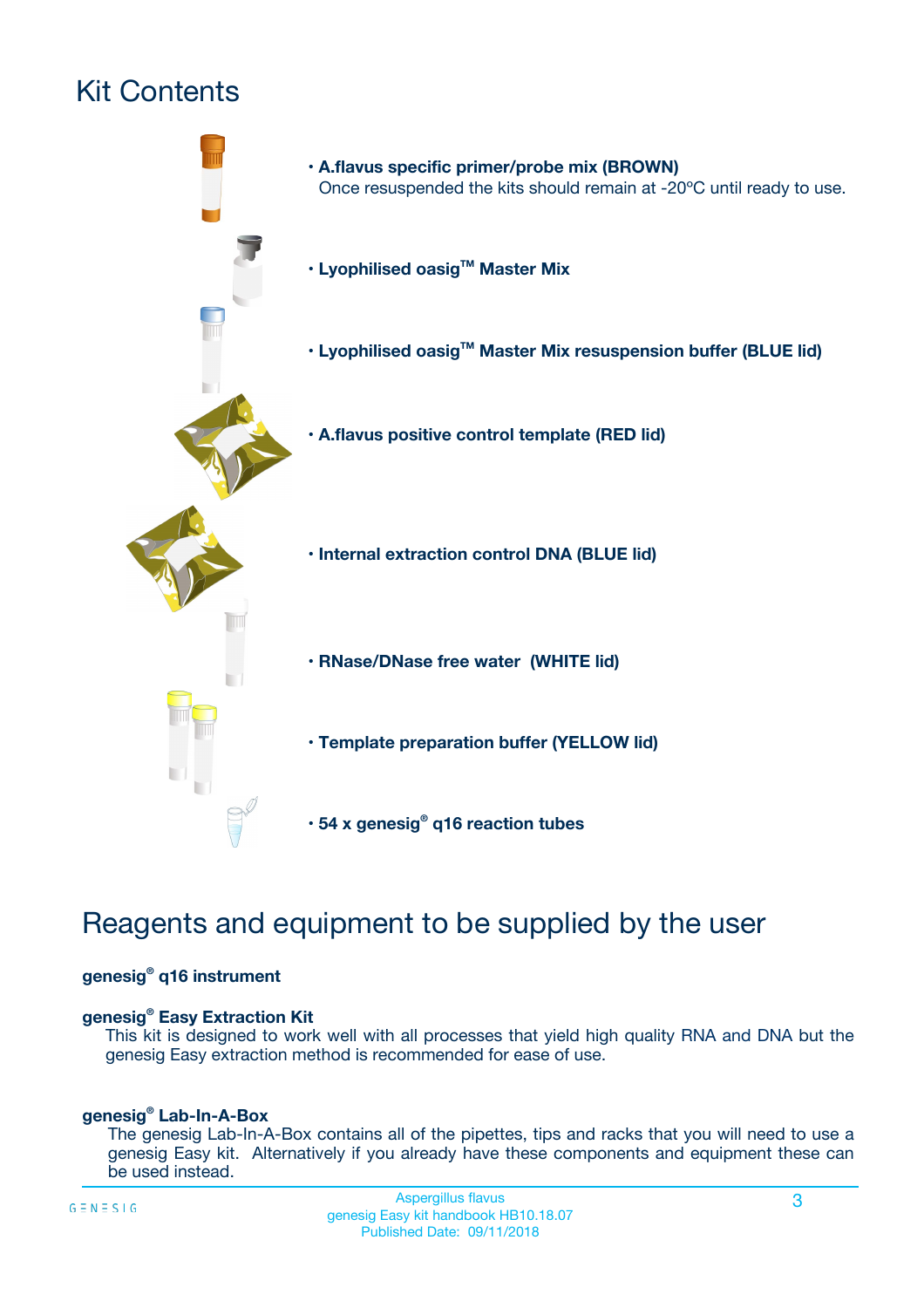### Step-by-step guide

### 1. Create your reaction mix



Use the blue pipette to transfer 500µl**\*** of the oasig Master Mix resuspension buffer into the tube of lyophilised oasig Master Mix and mix well by gently swirling. Then transfer all of that master mix into the brown tube labelled A.flavus primers/probe.

**\***Transfering 525µl of the oasig Master Mix resuspension buffer to your oasig Master Mix (instead of the 500µl recommended above) will enable you to take full advantage of the 50 reactions by accounting for volume losses during pipetting. In order to do so with the genesig Easy fixed volume pipettes use 1x blue, 2x red and 1x grey pipettes to make the total volume. Please be assured that this will not adversely affect the efficiency of the test.

Cap and shake tube to mix. A thorough shake is essential to ensure that all components are resuspended. **Failure to mix well can produce poor kit performance.**

Leave to stand for 5 minutes. Now your reaction mix is ready to use.

Store the reaction mix in the freezer from hereon.

#### Top tip

- Ensure that the reaction mix is mixed thoroughly before each use by shaking.
- **•** Once resuspended do not expose genesig Easy kit to temperatures above -20°C for longer than 30 minutes at a time.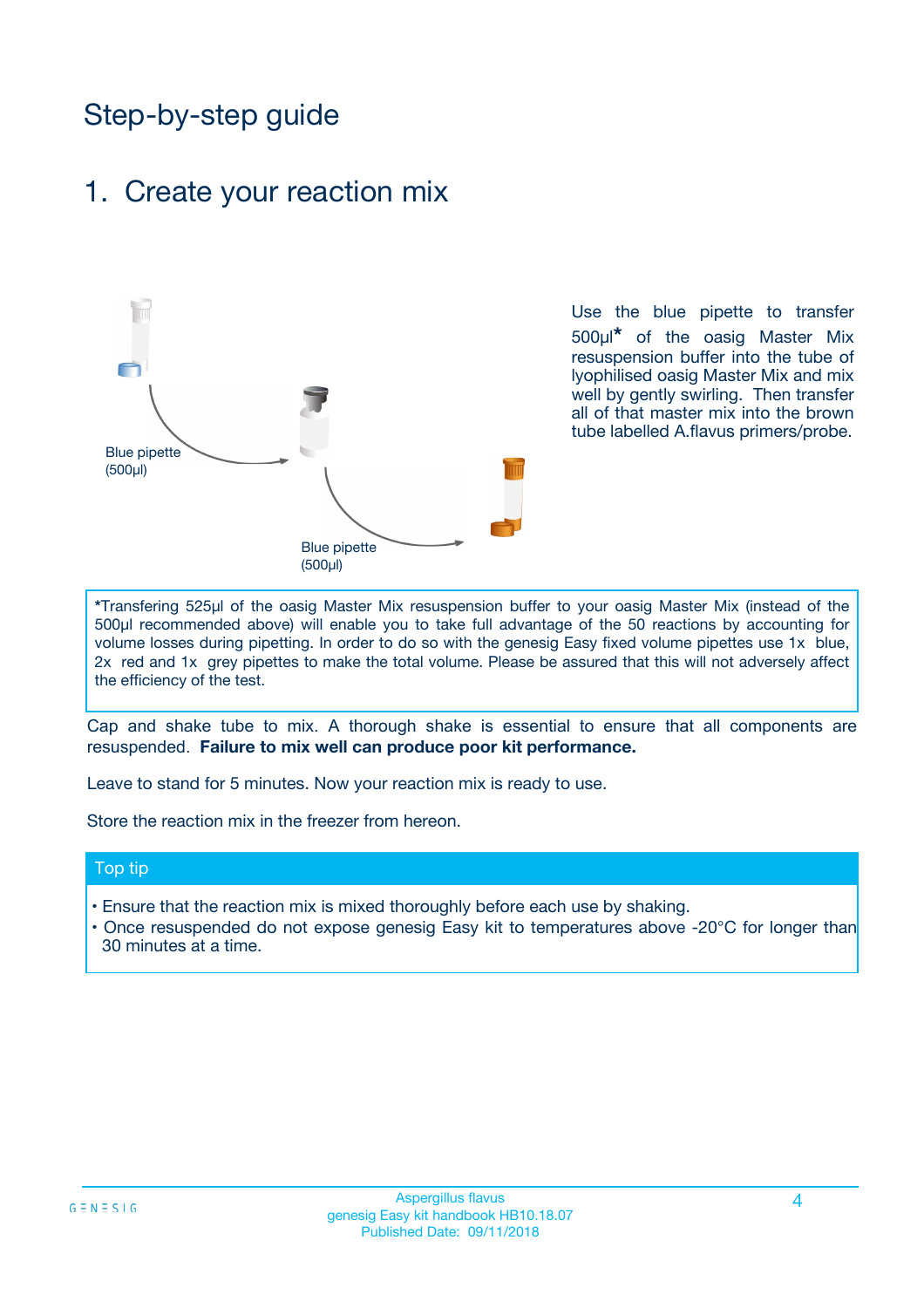# 2. Internal extraction control



Use the blue pipette to transfer 1000µl (2 x 500µl) of template preparation buffer into the Internal Extraction Control DNA tube. Cap and shake tube to mix.

Your kit contains Internal Extraction Control DNA. This is added to your biological sample at the beginning of the DNA extraction process. It is extracted along with the DNA from your target of interest. The q16 will detect the presence of this Internal Extraction Control DNA at the same time as your target. This is the ideal way to show that your DNA extraction process has been successful.

#### **If you are using an alternative extraction kit:**

Use the red pipette to transfer 10µl of Internal Extraction Control DNA to your sample **after** the lysis buffer has been added then follow the rest of the extraction protocol.

#### **If you are using samples that have already been extracted:**

Use the grey pipette to transfer 5µl of Internal Extraction Control DNA to your extracted sample.

### 3. Add reaction mix to all reaction tubes



For every reaction to be run, use the red pipette to add 10µl of your A.flavus reaction mix to every tube.

#### Top tip

- Always pipette the reaction mix directly into the bottom of the tube.
- You can label the tube lids to aid your reaction setup but avoid labelling tube sides.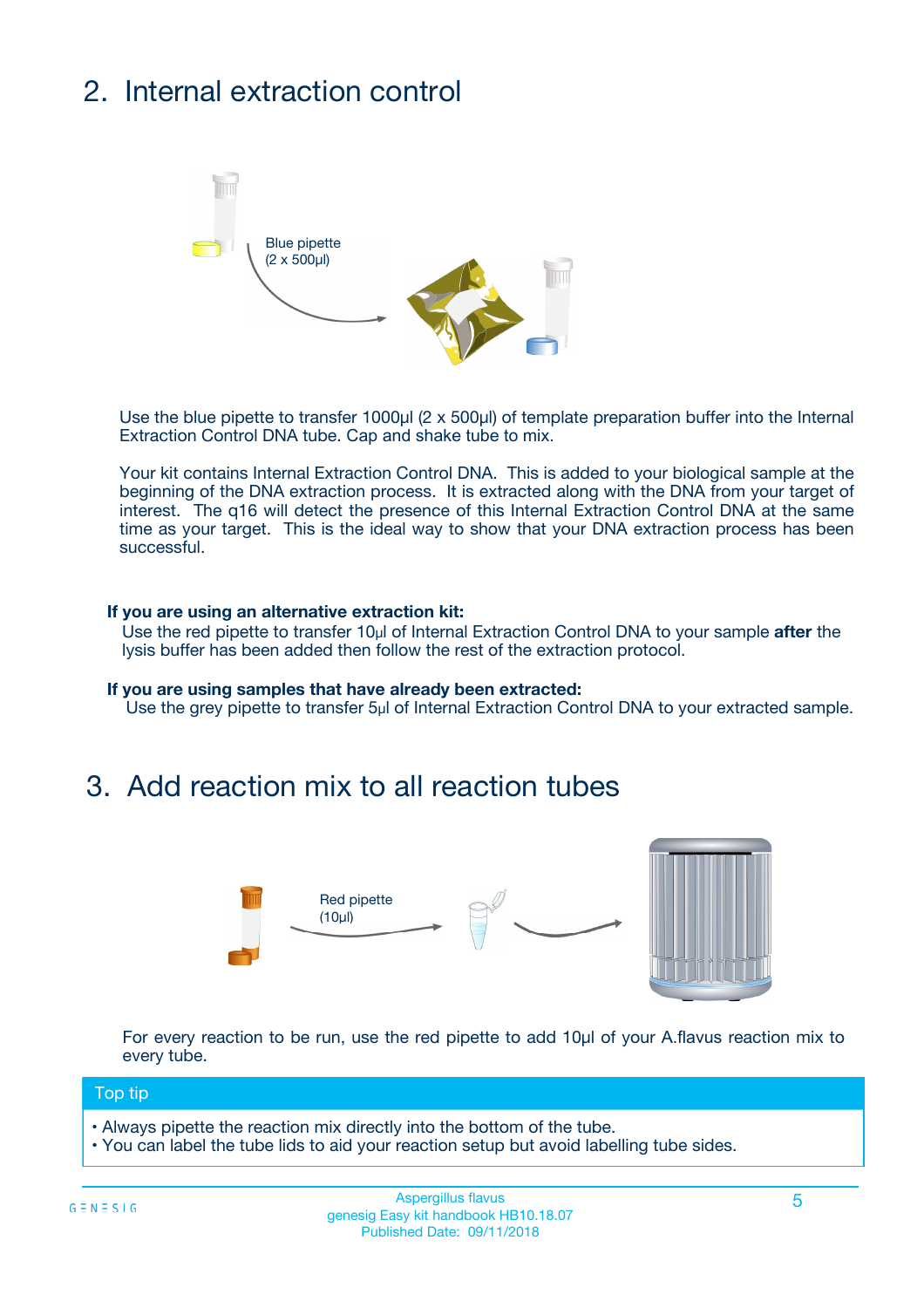### 4. Negative control



For each test you will require a negative control. Instead of DNA, water is used. This sample should typically prove negative thus proving that all of your positive samples really are positive.

To create a negative control reaction simply use the red pipette to add 10µl of the water to the required reaction tubes. Close these tubes after adding the water.

Because some genesig kit targets are common in the environment you may occasionally see a "late" signal in the negative control. The q16 software will take this into account accordingly.

#### Top tip

**•** Always add the water to the side of the tube to reduce the introduction of bubbles.

### 5. Set up a test



For each sample you wish to analyse, use the red pipette to add 10µl of your DNA sample to the required reaction tubes. Close these tubes after adding the sample. Always change pipette tips between samples.

#### Top tip

**•** Always add the DNA sample to the side of the tube to reduce the introduction of bubbles.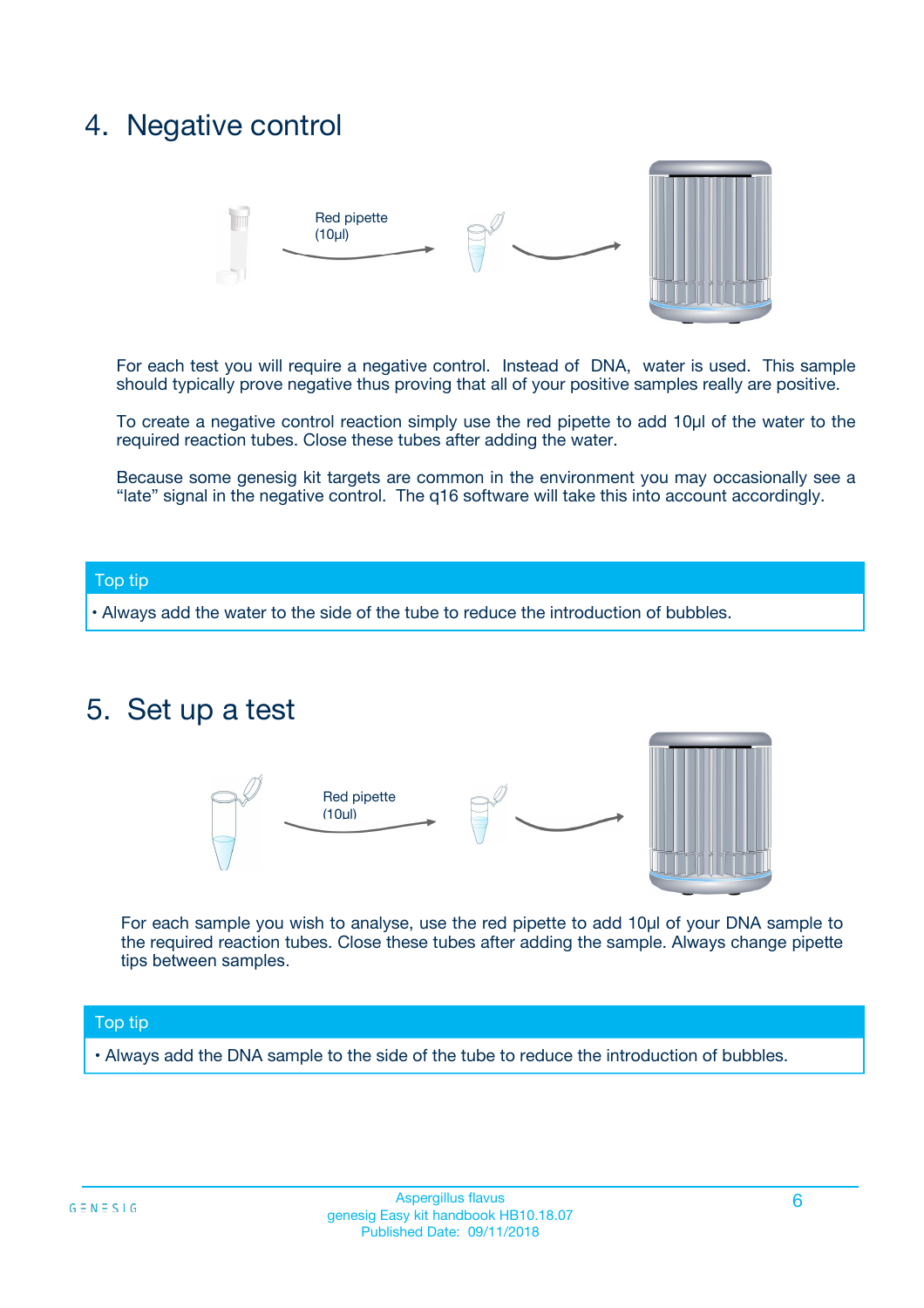### 6. Positive control



Use the blue pipette to transfer 1000µl (2 x 500µl) of template preparation buffer into the positive control template tube. Cap and shake tube to mix.

Each time you run a test you will require a positive control. This is a small portion of DNA from your target of interest. It serves two purposes:

1. It will always test positive so it shows that everything is working as it should be.

2. The q16 software knows how much DNA is present in the positive control. So it can automatically compare your sample of interest with the positive control to calculate the amount of target DNA in your sample.

To create a positive control reaction, simply use 10µl of the positive control instead of your DNA sample.



Take great care when setting up your positive control. The positive control template has the potential to give you a false positive signal in your other samples. Set positive controls up last after all other sample tubes are closed. Always change pipette tips between samples. You may even choose to set up positive controls in a separate room.

#### Top tip

**•** Always add the positive control to the side of the tube to reduce the introduction of bubbles.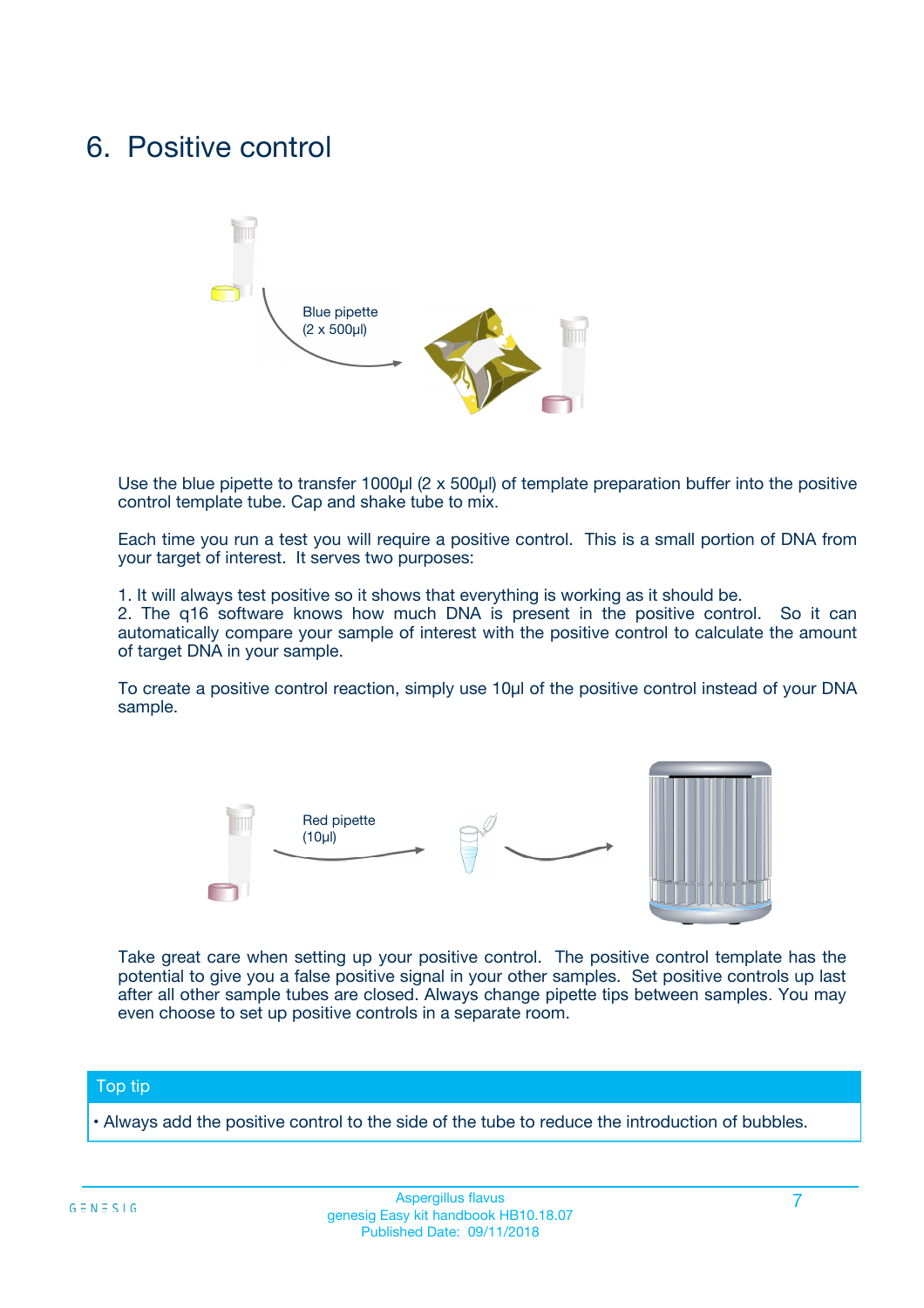# 7. Running the test

Place the tubes into the correct positions in your q16 as defined by the software, this may include positioning of empty tubes to ensure that the q16 lid is balanced. The run can then be started.

| genesig q16 PCR software - 1.2                                               |                                     | $\Box$                                                                                  |
|------------------------------------------------------------------------------|-------------------------------------|-----------------------------------------------------------------------------------------|
| Unsaved (New Experiment 2<br>$\vert \cdot \vert$<br><b>Open Experiments:</b> | <b>D</b> Open<br>Save<br>$\Box$ New | Save As<br><b>C</b> Close<br>$G \equiv N \equiv S \mid G$<br><b>&amp; Configuration</b> |
| Setup<br><b>Results</b><br><b>Stages:</b>                                    |                                     |                                                                                         |
| <b>Notes</b>                                                                 | Samples                             | <b>Tests</b>                                                                            |
| <b>Name and Details</b>                                                      | Color<br>Name                       | Note<br>Color<br>Note<br>Name                                                           |
| New Experiment 2017-10-26 11:06                                              | Sample 1                            | ع<br>条<br>Test 1                                                                        |
| Kit type: genesig® Easy Target Detection kit                                 | Sample 2                            |                                                                                         |
| Instrument Id.:                                                              | Sample 3                            | $\qquad \qquad \blacksquare$<br>$\qquad \qquad \blacksquare$                            |
| Run Completion Time:                                                         | Sample 4                            |                                                                                         |
| <b>Notes</b>                                                                 | Sample 5<br>A<br>v                  | $\triangle$<br>4<br>$\oplus$<br>₩                                                       |
| <b>Well Contents</b>                                                         |                                     | <b>Run</b>                                                                              |
| Pos.<br>Test                                                                 | Sample                              | <b>Run Status</b>                                                                       |
| Test 1<br>-1                                                                 | <b>Negative Control</b>             | $\blacktriangle$                                                                        |
| $\overline{2}$<br>Test 1                                                     | <b>Positive Control</b>             |                                                                                         |
| $\overline{\mathbf{3}}$<br>Test 1                                            | Sample 1                            | Show full log                                                                           |
| Test 1<br>$\overline{4}$                                                     | Sample 2                            |                                                                                         |
| 5<br>Test 1                                                                  | Sample 3                            | <b>Run Control</b>                                                                      |
| 6<br>Test 1                                                                  | Sample 4                            |                                                                                         |
| $\overline{7}$<br>Test 1                                                     | Sample 5                            |                                                                                         |
| 8                                                                            |                                     | $\triangleright$ Start Run<br>Abort Run                                                 |
| <b>JOD FURTY TUDE TO BUILDED IN</b>                                          |                                     | $\overline{\mathbf{v}}$                                                                 |

#### Top tip

- Before loading tubes into the q16, check for bubbles! Flick the bottom of the tubes to remove any bubbles that may have formed during the test setup.
- Apply centrifugal force with a sharp wrist action to ensure all solution is at the bottom of the reaction tube.
- When repeating a test you can use a previous file as a template by clicking 'open' then selecting File name > Files of Type > Experiment file as template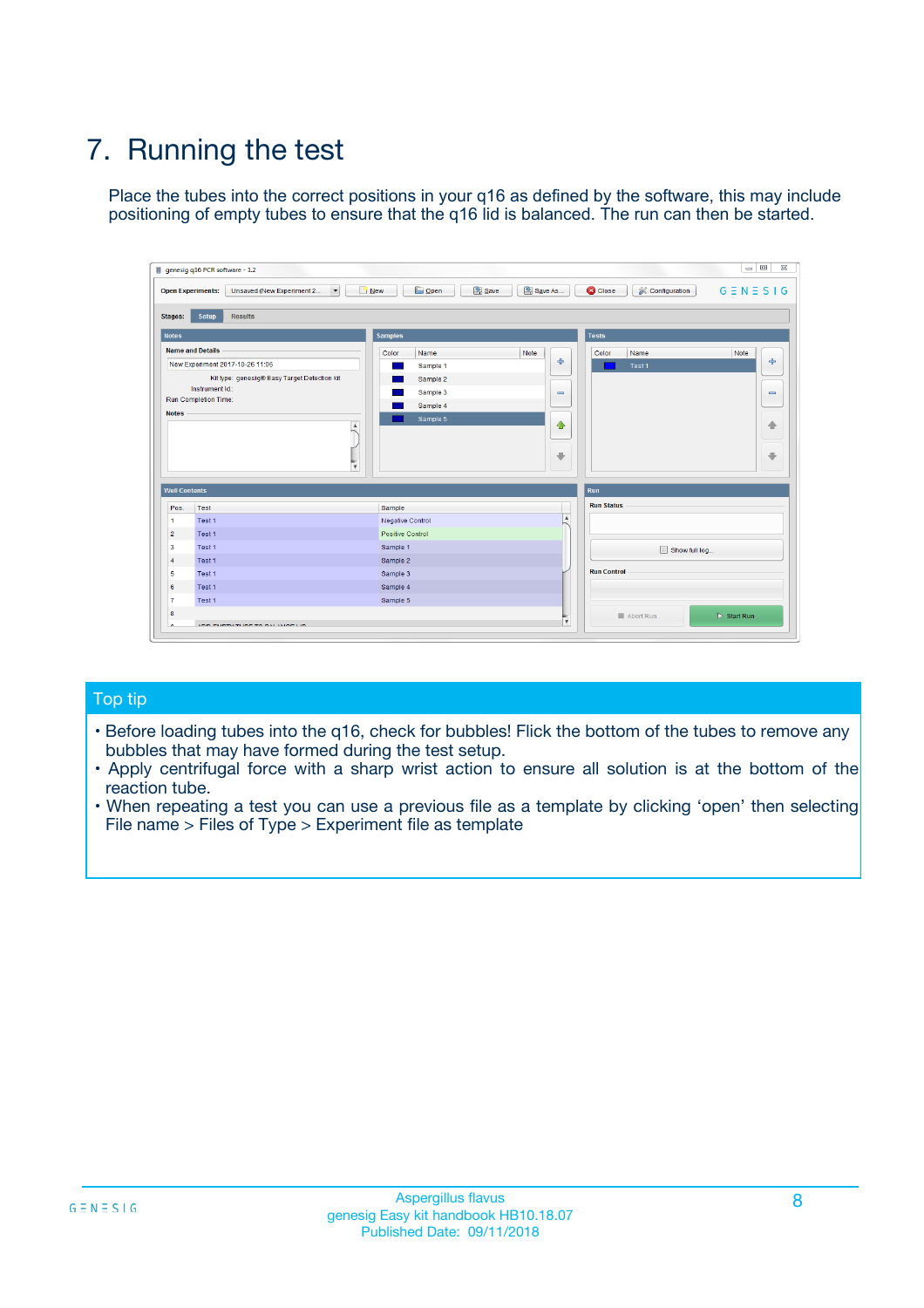### What do my results mean?

Analysis of your data is carried out automatically by the genesig q16. The following information is designed to help you fully understand a result or to troubleshoot:

### "Positive"

#### **Explanation**

Your sample has produced a positive result. Your target of interest is present and you can use the reported quantity.

"Negative"

#### **Explanation**

Your sample has produced a negative result. The target is not present in your sample.

### "Test contaminated"

#### **Explanation**

The Negative Control should be completely free of any DNA. If you see this error message it means that at some point during the setup, the Negative Control has been contaminated with DNA and has given a positive signal. This contamination has invalidated the test. The Positive Control and your test samples are both possible sources of contaminating DNA. The genesig q16 reaction tubes from previous runs will also contain very high amounts of DNA so it is important that these are carefully disposed of after the run is completed and NEVER OPENED. It may be the case that your kits have become contaminated which will lead to the same problem occurring repeatedly.

#### **Solutions**

1. Clean your working area using a commercial DNA remover solution to ensure the area is DNA free at the start of your run and re-run the test

2. If the problem persists then the kit has become contaminated and it will have to be discarded and replaced with a new kit. When you open the new kit, run a simple test to show that changing the kit has solved the problem. Prepare a test which includes only the Positive Control, the Negative Control and one 'mock sample'. For the 'mock sample' add water instead of any sample DNA. The result for the Negative Control and the mock sample should be negative indicating that contamination is no longer present.

#### **Preventive action**

An ideal lab set-up has a 'Clean area' where the test reagents are prepared and a 'sample area' where DNA samples and the Positive Control template are handled. The best workflow involves setting up all the test components (excluding the positive control template) in the clean area and then moving the tests to the sample area for sample and Positive Control addition. If this method is followed then the kit components are always kept away from possible sources of contamination. For extra security the Negative Control can be completely prepared and sealed in the clean area. All work areas should be decontaminated regularly with DNA remover.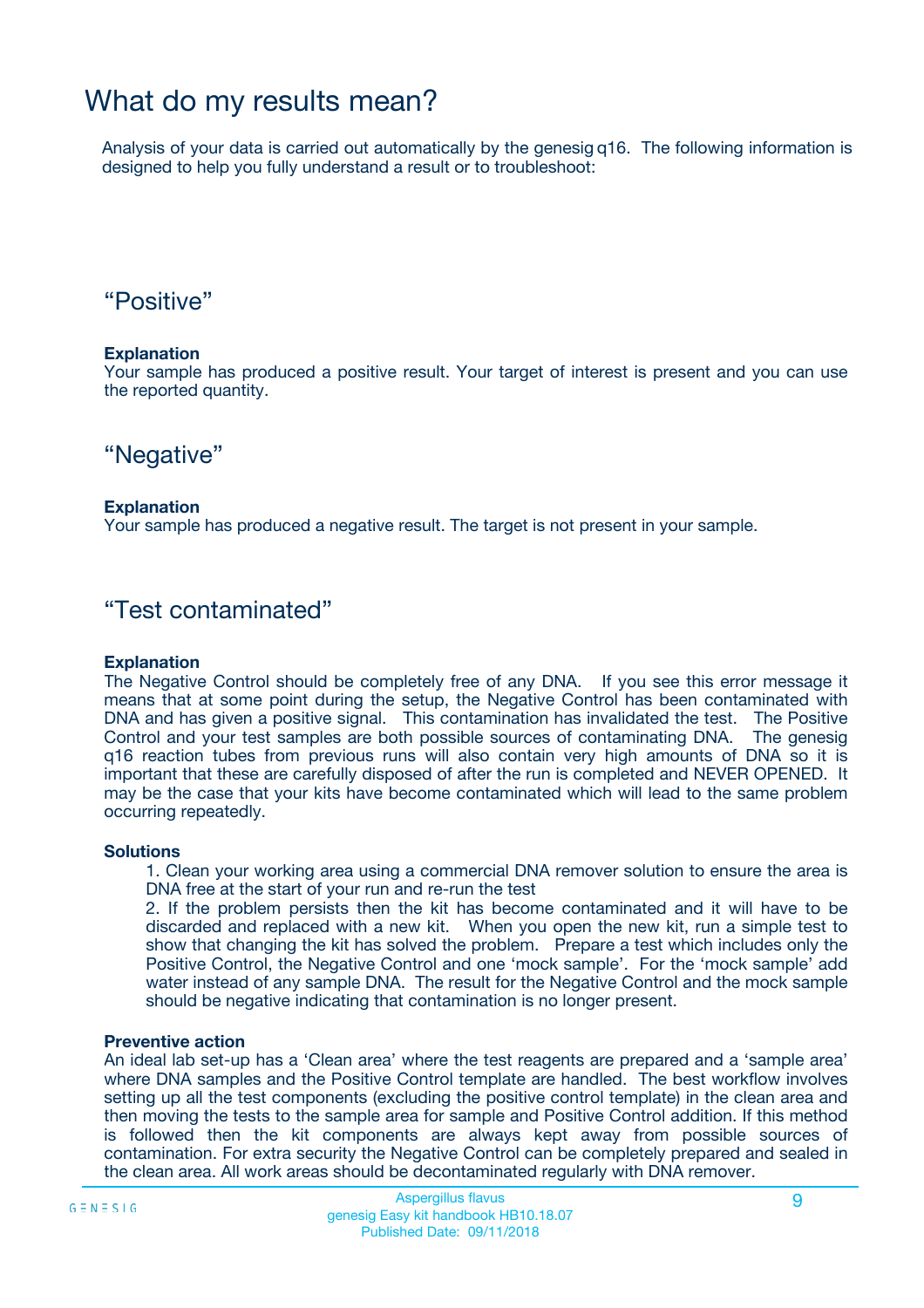### "Sample preparation failed"

#### **Explanation**

The test has failed because the quality of the sample was not high enough. The Internal Extraction Control component identifies whether the sample has been prepared correctly and is of suitable quality. This error message means that this quality control test has failed and the sample quality is not high enough for analysis.

#### **Solutions**

1. Check the sample preparation protocol for any user errors then repeat.

2. Poor quality samples can result from overloading the sample preparation protocol with too much starting material. Try reducing the amount of starting material then repeat.

3. Failing to add the Internal extraction Control DNA to your sample during the sample preparation protocol can also lead to a reported result of "sample preparation failed". Ensure that this step has not been overlooked or forgotten. If your samples are derived from an archive store or from a process separate from your genesig Easy extraction kit; you must add 5µl of Internal Extraction Control DNA into each 0.5ml of your sample to make it suitable for use on the q16.

### "Positive result, poor quality sample"

#### **Explanation**

The test is positive so if you are only interested in obtaining a 'present or absent' answer for your sample then your result is reliable. However, the test contains an Internal Extraction Control component that identifies if the sample is of high quality. This quality control test has failed and the sample is not therefore of high enough quality to accurately calculate the exact copy number of DNA present. If you require quantitative information for your sample then proceed with the solutions below.

#### **Solution**

For appropriate solutions, read the "Sample preparation failed" section of this handbook.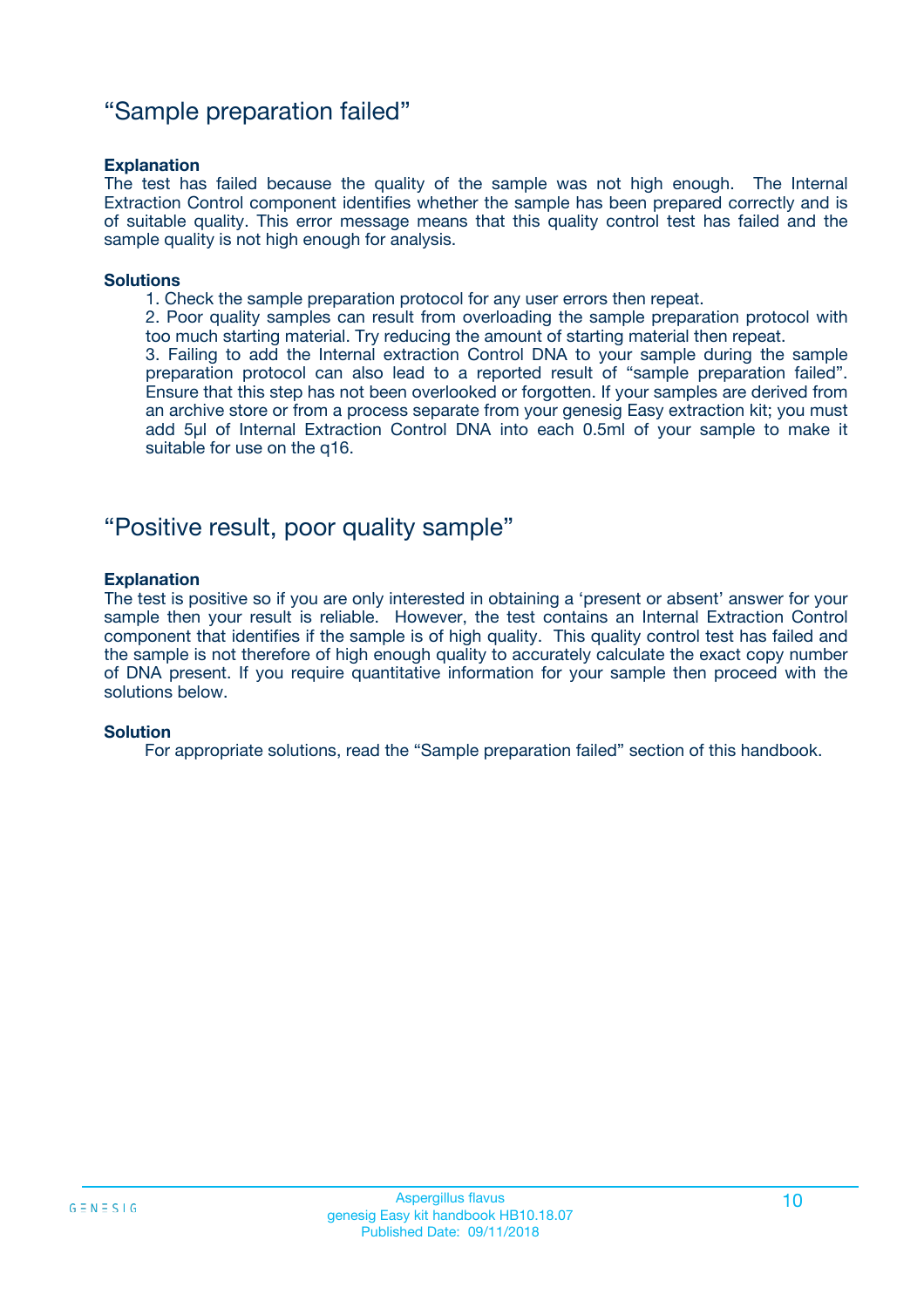### "Test failed"

#### **Explanation**

The test has failed because the Positive Control has not worked. The Positive Control is present to show that all aspects of the test are working correctly together. When this control test fails, the test as a whole is invalidated. This finding indicates that a problem has occurred in the reaction set-up part of the experiment and has nothing to do with sample preparation.

#### **Solutions**

- 1. Check the entire workflow and test set-up to look for any user errors, then repeat the test e.g. have the right colour pipettes and solutions been used with the correct tubes?
- 2. Ensure the positive and negative controls are inserted into the correct wells of your q16.

3. A component of the test may have 'gone off' due to handing errors, incorrect storage or exceeding the shelf life. When you open a new kit, run a simple test to show that changing the kit has solved the problem. Prepare a test which includes only the Positive Control, the Negative Control and one 'mock sample'. For the 'mock sample' add internal control template instead of any sample DNA. If the Positive Control works, the mock sample will now be called as a negative result.

### "Test failed and is contaminated"

#### **Explanation**

The Positive Control is indicating test failure, and the Negative Control is indicating test contamination. Please read the "Test Failed" and "Test contamination" sections of this technical support handbook for a further explanation.

#### **Solution**

For appropriate solutions, read both the "Test failed" and "Test contaminated" sections of this handbook.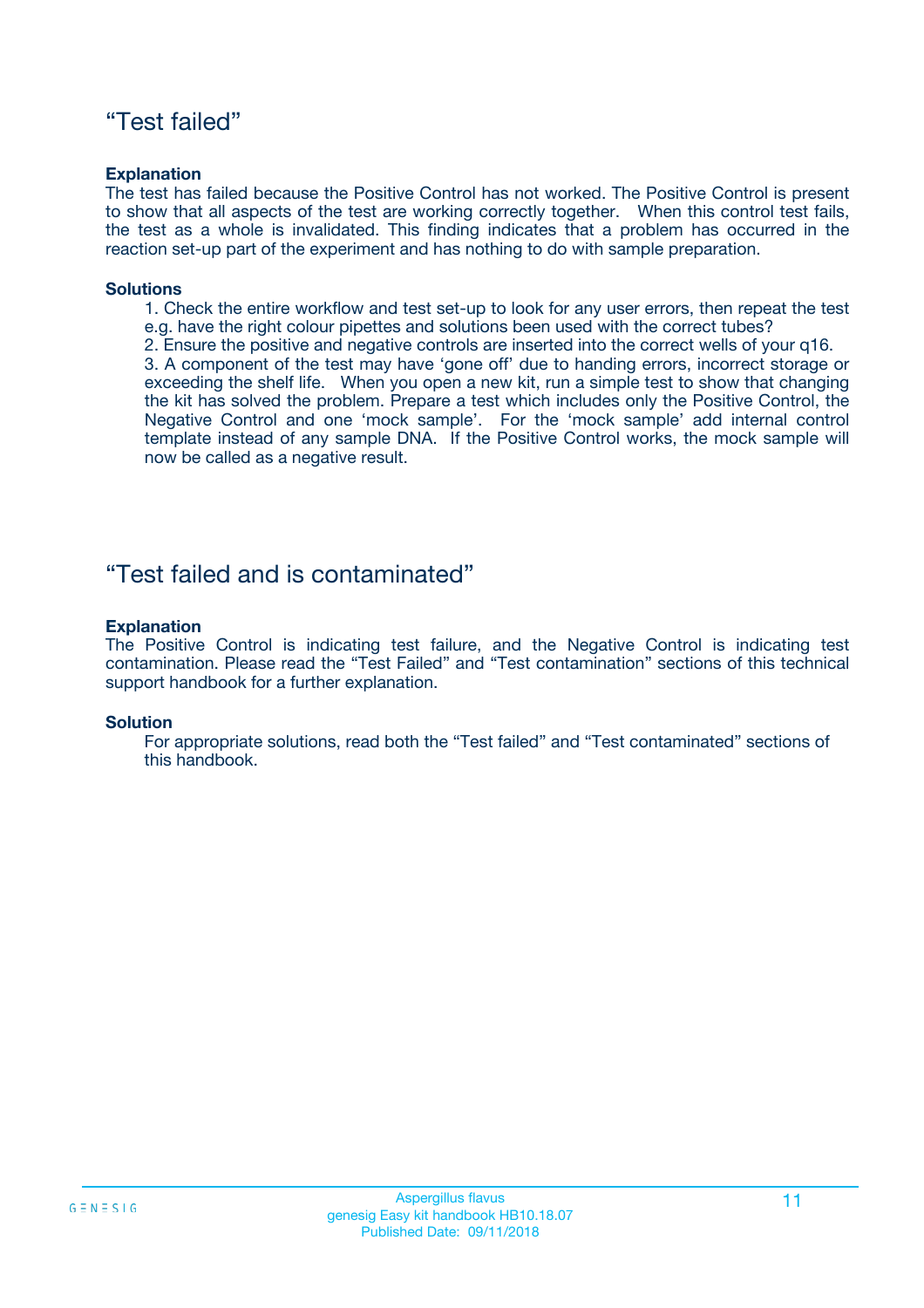### Aspergillus flavus

A.flavus was first described as a species in 1809 and together with A.fumigatus is one of the most common Aspergillus species identified in human infection (particularly in immunosuppressed patients). A.flavus is a aflatoxin producing species of Aspergillus, this toxin is carcinogenic in some species.

Species of Aspergillus vary in colour, size and growth rate. All species can reproduce sexually and asexually, although asexual reproduction is more likely to occur in most species. All species have septate and hyaline hyphae and their hyphae and conidia are separate. A.flavus has a genome approximately 37 million bp in length arranged into 8 chromosomes.

A.flavus is predominantly found in soil and can cause disease in many agriculture crops such as cereal grain, cottonseed, corn and tree nuts. Infection can be present while the crop is still in the field however symptoms of infection may only appear post-harvest or while the crop is in storage or being transported. A.flavus can infect damaged seedlings by sporulation. The pathogen can infect seed embryos decreasing germination and can result in infected seeds being planted in grain crops. Infection can also lead to discoloured embryos, damaged seedlings and killed seedlings which reduces the grade and price of grains.

Aflatoxin infection pre harvest is more common under drought-type conditions, this is because crops are more prone to damage by insects (e.g. lesser cornstalk borer) which are known carriers of fungus spores. High temperatures and high humidity during storage increases the occurrence of A.flavus aflatoxin production. In developing countries aflatoxin contaminated grain is a serious health problem, aflatoxins have been linked to liver cancer and various veterinary toxic syndromes.

Real-time PCR can be used for fast detection of A.flavus.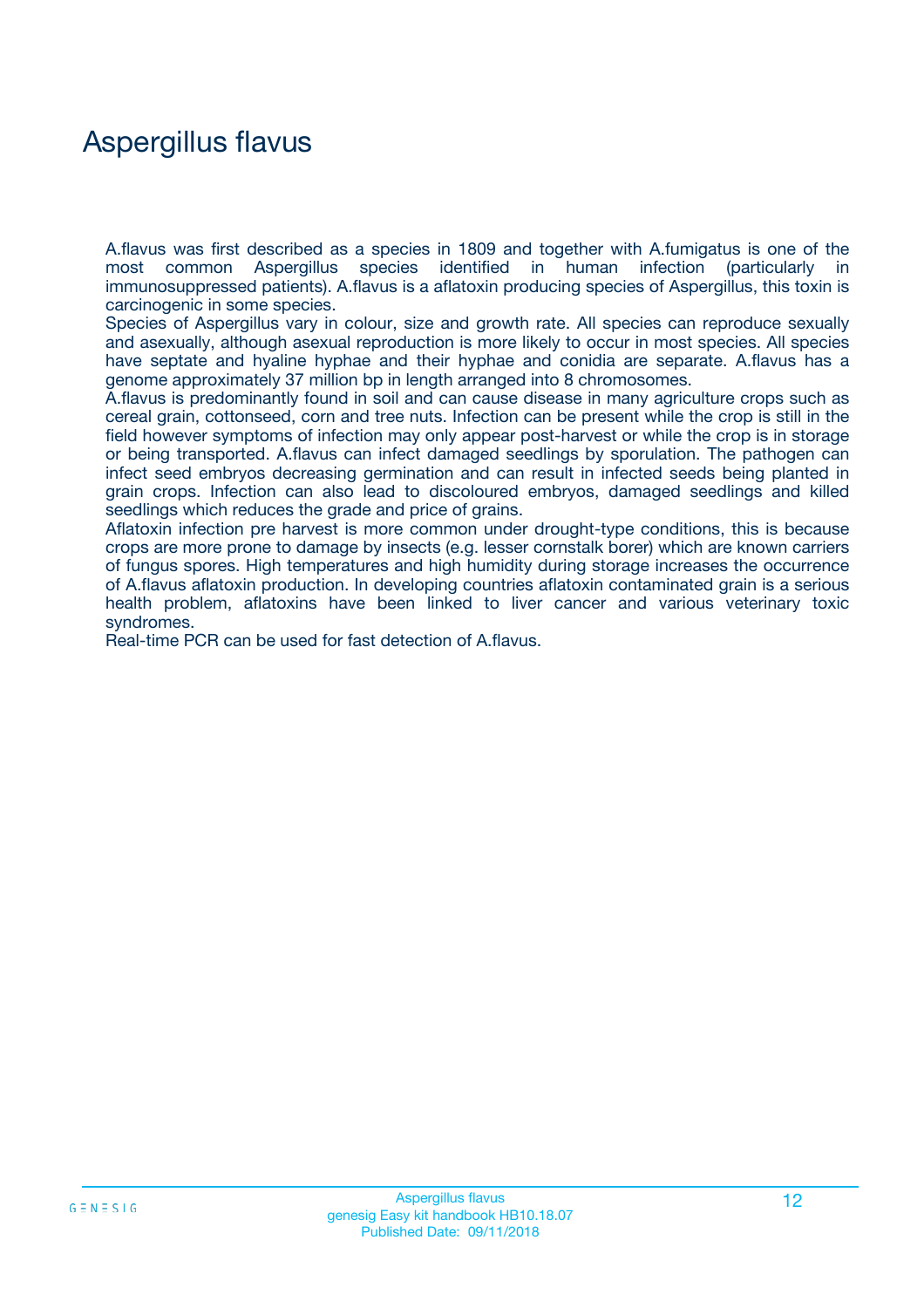# **Specificity**

This assay will also detect Aspergillus oryzae sequences.

If you require further information, or have a specific question about the detection profile of this kit then please send an e.mail to enquiry@primerdesign.co.uk and our bioinformatics team will answer your question.